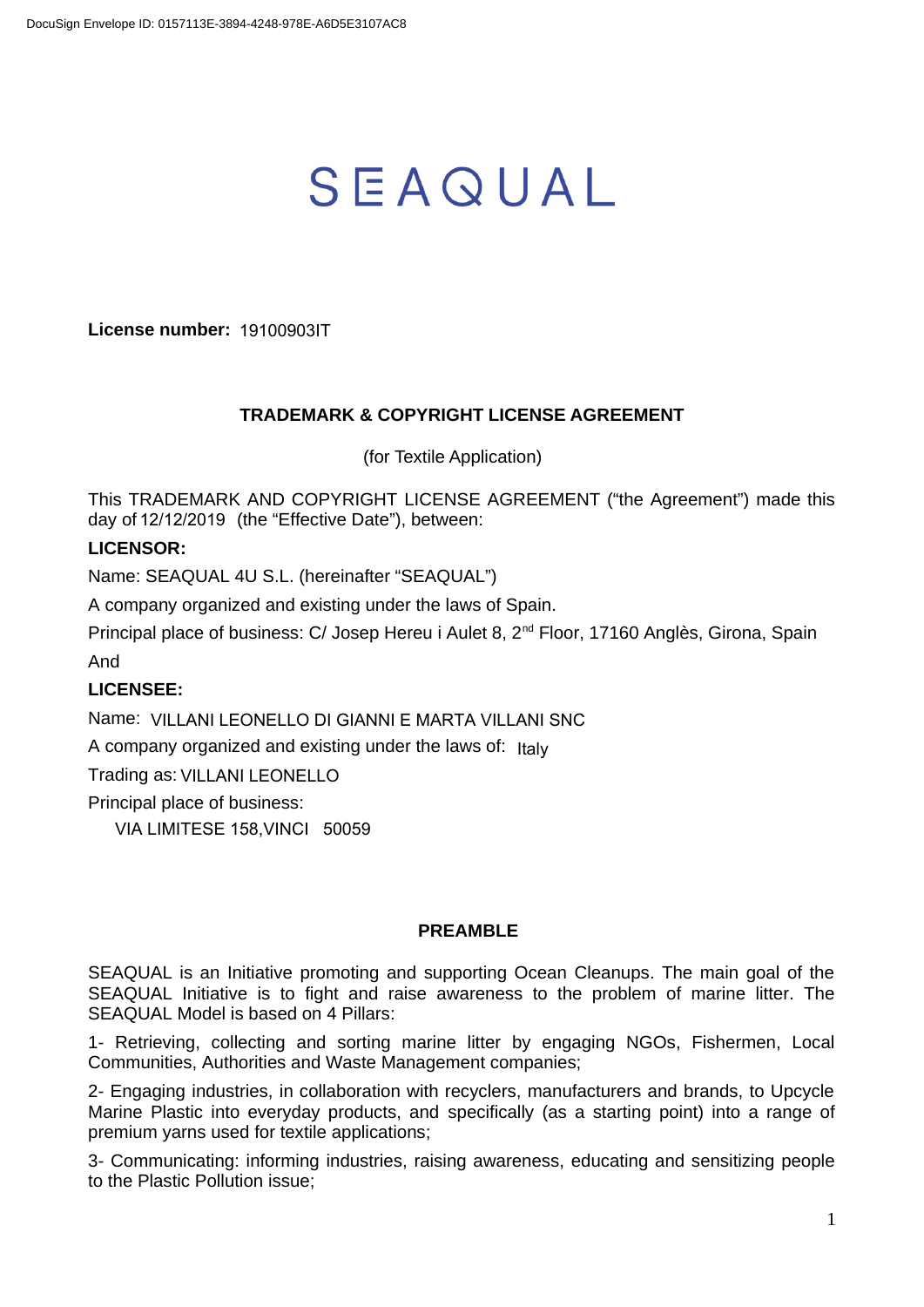4- Inspiring consumers and communities: it is essential that buyers are aware that the product contains Upcycled Marine Plastic and that they are supporting the SEAQUAL Initiative to reduce the impact of marine litter.

SEAQUAL is not a FINAL PRODUCT brand. FINAL PRODUCTS using Upcycled Marine Plastic as an ingredient shall be put in the market under the manufacturer's brand. Parties involved in the supply chain, such as manufacturers, distributors and brands shall, however, mention the SEAQUAL Initiative in their marketing materials, such as web pages, social media, media press, merchandising tools and product hangtags. Taking all the above into account, the purpose of this Agreement is to regulate the conditions of the collaboration between the SEAQUAL Initiative and manufacturers, brands, distributors and retailers; and particularly under which conditions they can use the SEAQUAL trademark and the marketing and information materials created by SEAQUAL, with the purpose of maximizing the impact of the SEAQUAL Initiative.

In consideration of the mutual rights and obligations of the parties herein, LICENSOR and LICENSEE agree to the following trademark licensing terms and conditions:

## **1. DEFINITIONS**

a) **SEAQUAL Trademark**: a trademark consisting of the term SEAQUAL in word or together with figurative elements; either filed or registered in any jurisdiction at the date of the Agreement, or to be filed or registered subsequently.

The SEAQUAL registered trademarks at the date of this Agreement are:

 European Union Trademark No. 16.008.501 and International Trademark no. 1334598 designating Japan, China and the United States of America; both of them designating the following goods:

Class 23: Yarns and threads for textile use.

Class 24: Textile goods not included in other classes (not including fabrics); Bed blankets; Tablecloths; Piece goods made of non-woven plastic material; Piece goods made of woven plastic material.

Mexican Trademark No. 1803860, in class 23: Yarns for textile use.

Any further registrations of the SEAQUAL Trademark shall be communicated to LICENSEE.

- b) **SEAQUAL Copyright**: copyrighted material owned by SEAQUAL 4U S.L. including visual and written marketing and communication materials and platforms including logos, tag lines, videos, photos, digital files for hangtags and the links www.seaqual.org & www.seaqual.com
- c) **SEAQUAL YARN**: yarns containing Upcycled Marine Plastic (polymer recycled from marine plastic litter and processed at recycling plants approved by LICENSOR).
- d) **TEXTILES:** any textile produced directly, in whole or in part, from SEAQUAL YARN. For the purpose of clarity this includes all textiles produced directly from yarn, for example fabrics, seamless garments, cords and straps. It does not include textile goods made from fabrics, such as clothing.
- e) **FINAL PRODUCT**: any finished product ready for retail that contains SEAQUAL YARN.
- f) **AFFILIATE**: any company, corporation, or business in which LICENSEE owns or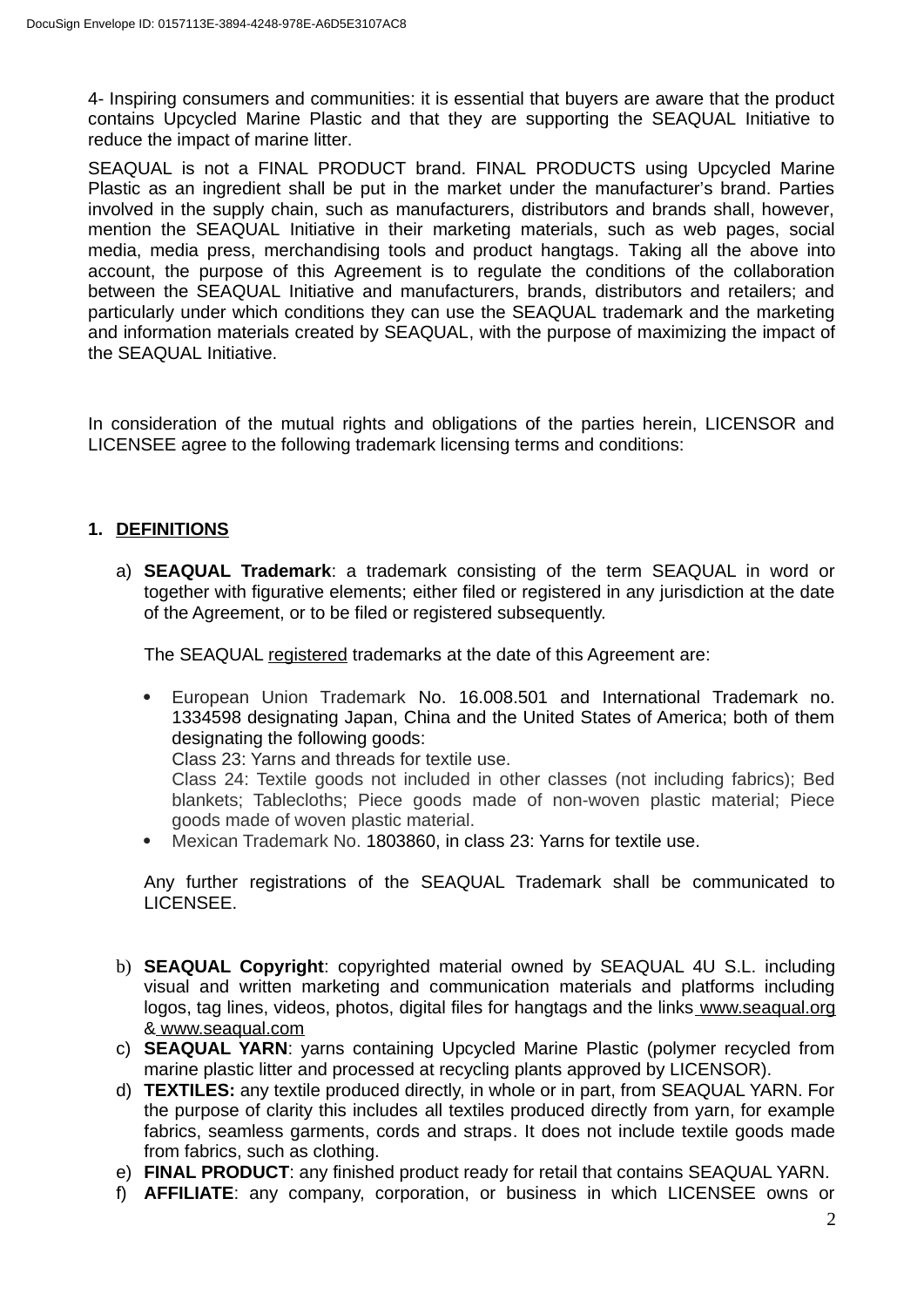controls at least fifty percent (50%) of the voting stock or other ownership. Unless otherwise specified, the term LICENSEE includes AFFILIATES.

## **2. GRANTS**

LICENSOR hereby grants LICENSEE a non-exclusive, non-transferable, revocable license to the SEAQUAL Trademark and to the SEAQUAL Copyright according to the SEAQUAL Brand Guidelines.

All rights not specifically granted to LICENSEE are reserved to LICENSOR. All use of the Trademarks shall inure to benefit of LICENSOR.

## **3. FIELD OF USE**

This Agreement grants LICENSEE permission to purchase SEAQUAL YARN and to produce, use, buy and sell goods containing SEAQUAL YARN in all product and segment categories with the exception of mattress ticking, mattress covers, and any fabric involved in the manufacture of mattresses.

## **4. ROYALTY FREE**

This LICENSE is granted free of charge and without royalties.

## **5. LICENSEE OBLIGATIONS**

#### **Licensee undertakes to:**

#### *Traceability & Certification*

- a) Only buy SEAQUAL YARN, TEXTILES or FINAL PRODUCTS from SEAQUAL licensees.
- b) Only sell SEAQUAL YARN, TEXTILES or FINAL PRODUCT to SEAQUAL licensees. Regarding FINAL PRODUCTS, they may be sold to distributors, retailers and end consumers who are not licensees provided that the FINAL PRODUCT bought and/or sold is clearly branded with the name of a SEAQUAL licensee.
- c) (Only applicable to TEXTILE manufacturers). All newly developed TEXTILES containing SEAQUAL YARNS must be submitted by the manufacturer to a LICENSOR-approved laboratory for the purposes of obtaining a 'SEAQUAL Certification Number'. In the case of any modification to the construction, composition or processing of an already certified TEXTILE, LICENSEE will resubmit it for a new certification. Goods made from SEAQUAL-certified TEXTILES do not need to be submitted for certification.
- d) Ensure that the 'SEAQUAL Certification Number' is always communicated to their customers either by clear labelling on the TEXTILE or FINAL PRODUCT or by passing the number to the customer in writing. This is with the exception of a LICENSEE selling to their distributors, retailers or end consumers in which case the decision to communicate the 'SEAQUAL Certification Number' is at the discretion of the LICENSEE.
- e) Only purchase TEXTILES and FINAL PRODUCT if they are accompanied by a 'SEAQUAL Certification Number'. This is not applicable to distributors, retailers and end consumers.

#### *Communication*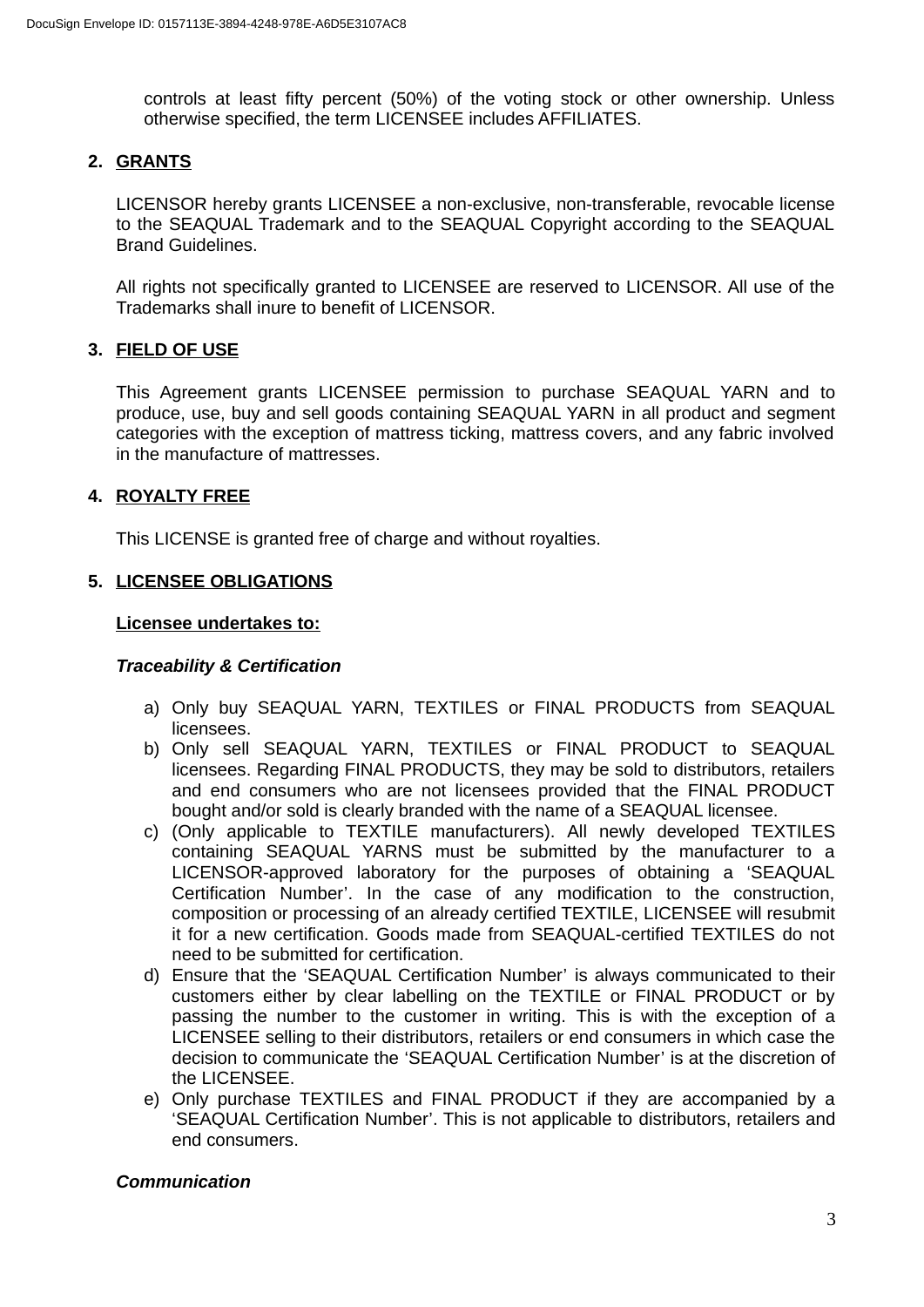- f) Use the SEAQUAL Trademark and SEAQUAL Copyright according to the Brand Guidelines in force at any given time. The Brand Guidelines currently in force are handed over to the LICENSEE prior to signature of this Agreement. Any possible amendments to the Brand Guidelines shall be sent immediately to LICENSEE.
- g) When making reference to the SEAQUAL Initiative in their public communication, marketing and advertising, ensure that the information provided is correct, accurate and in agreement with the data and information provided by LICENSOR. LICENSOR reserves the right to request that any communication, marketing and/or advertising that does not meet these requirements is corrected immediately. LICENSEE may use pre-approved marketing materials or must have his own materials approved at [digital@seaqual.com](mailto:digital@seaqual.com)
- h) To communicate the SEAQUAL Initiative using the appropriate communication channels (marketing materials, webpage, social media, hangtags etc.) in accordance with the Brand Guidelines. It is not permitted to communicate about products that contain SEAQUAL™ YARN without communicating the SEAQUAL™ Initiative. In accordance with the Brand Guidelines, LICENSEE is not permitted to create a marketing 'story' about the use of Upcycled Marine Plastic, or the ocean cleaning programs that retrieve the marine litter without making specific reference to the SEAQUAL™ Initiative.

# *Other*

- i) (Only applicable to TEXTILE and FINAL PRODUCT manufacturers). LICENSEE must not combine SEAQUAL YARN in any TEXTILE or FINAL PRODUCT with any other polyester fiber that contains recycled marine waste.
- j) LICENSEE shall not advertise SEAQUAL YARN jointly with any other polyester fiber that contains recycled marine waste.
- k) LICENSEE agrees to allow LICENSOR to publicly list LICENSEE as a SEAQUAL Licensee.
- l) (Only applicable to TEXTILE manufacturers). LICENSEES must ensure that TEXTILES made with SEAQUAL YARN are certified as Oekotex 100 or Bluesign or similar internationally recognized certification.

# **6. LICENSOR OBLIGATIONS**

#### **Licensor undertakes to:**

- a) Give LICENSEE access to the use of the SEAQUAL Trademark according to the Brand Guidelines.
- b) Give LICENSEE access to and permit the usage of SEAQUAL COPYRIGHT materials according to the Brand Guidelines.
- c) To maintain all TEXTILE samples submitted to any SEAQUAL-approved laboratory as confidential.
- **7. TEXTILE CERTIFICATION (Only applicable to textile manufacturers)** 
	- a) In order to obtain a 'SEAQUAL Certification Number' the minimum content requirement of SEAQUAL YARN is 20% by weight, except in denim which is 15% by weight. In the case of blended yarns, only the polyester containing Upcycled Marine Plastic will be taken into account. Coatings are not included when calculating the percentage by weight.
	- b) SEAQUAL YARN or TEXTILES should not be coated in PVC.
	- c) If SEAQUAL YARN is to be combined with other yarns, it is strongly recommended to use recycled or organic yarns.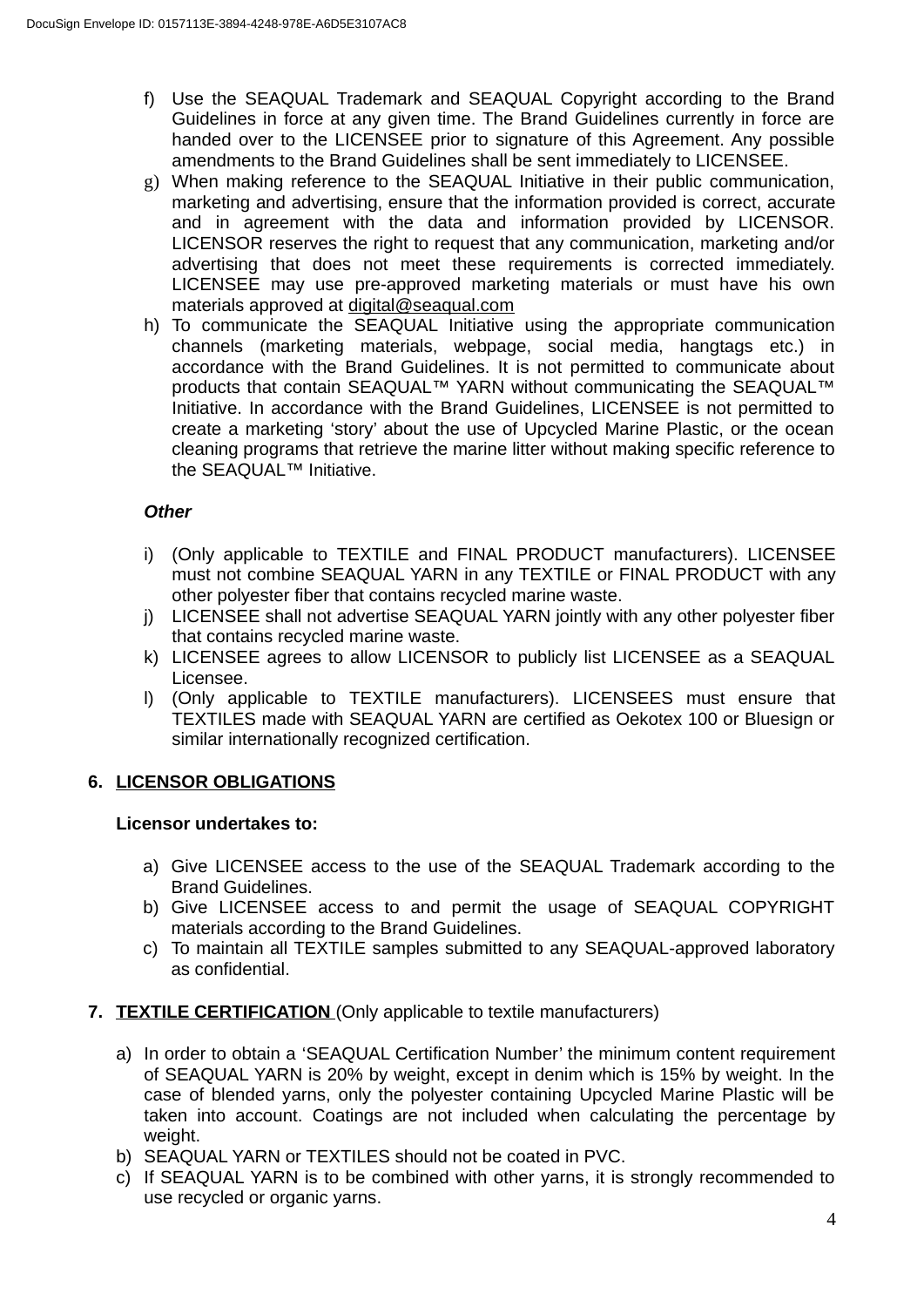# **8. FINAL PRODUCT LIMITATION IN CASE OF TEXTILES**

a) The minimum SEAQUAL YARN content in any FINAL PRODUCT is 20% by weight of the textile portion, except for denim where the minimum requirement is 15%. In the case of blended yarns, only the polyester containing Upcycled Marine Plastic will be taken into account. Non-textile parts including coatings are not included when calculating the percentage by weight.

# **9. STANDARDS AND INSPECTION**

- a) LICENSEE is obliged to report all sales and purchases of TEXTILES and FINAL PRODUCTS to SEAQUAL™ by providing the following information via the online 'Material Traceability Report' found at [www.SEAQUAL.com](http://www.SEAQUAL.com/).
	- i. The date of the transaction.
	- ii. the SEAQUAL licensee number of the supplier or customer.
	- iii. the quantity of TEXTILE (number of meters or yards) or FINAL PRODUCT (number of items) bought or sold. Sales to end consumers do not need to be reported.
	- iv. the 'SEAQUAL Certification Number' for each TEXTILE or FINAL PRODUCT bought or sold.

LICENSEE can report sales and purchases individually at the time of the transaction or make a quarterly report no later than thirty (30) days after January  $1<sup>st</sup>$ , April  $1<sup>st</sup>$ , July  $1<sup>st</sup>$ and October  $1<sup>st</sup>$  of each calendar year. In the quarterly report the LICENSEE shall provide LICENSOR a report detailing all orders the LICENSEE has placed or fulfilled for TEXTILES or FINAL PRODUCTS in the most recent (3) month period

All information reported will be treated as confidential.

Such report shall be certified as correct by an officer of LICENSEE.

b) LICENSEE shall keep accurate records (together with supporting documentation) of the products made, used or sold under this Agreement. They shall be available during normal business hours for examination by an accountant selected by LICENSOR, for the sole purpose of verifying reports. Such examination by LICENSOR's accountant shall be at its expense.

# **10. INFRINGEMENT**

- a) LICENSEE shall promptly notify LICENSOR in writing of any manufacture, distribution, sale or advertisement of any product or service of which it becomes aware that may constitute an infringement or unauthorized use of the SEAQUAL Trademark or the SEAQUAL Copyright.
- b) LICENSOR shall have the sole right to determine the appropriate action for any infringement or unauthorized use of the Trademarks. LICENSEE shall provide LICENSOR with such reasonable assistance at LICENSOR's sole expense including, but not limited to, any information required for litigation purposes. LICENSEE shall not have any rights or claims against LICENSOR for damages or other result arising from any determination by LICENSOR to act or not to act with respect to any alleged infringement by others or unauthorized use by others, and any such determination by LICENSOR shall not affect the validity or enforceability of this Agreement. Any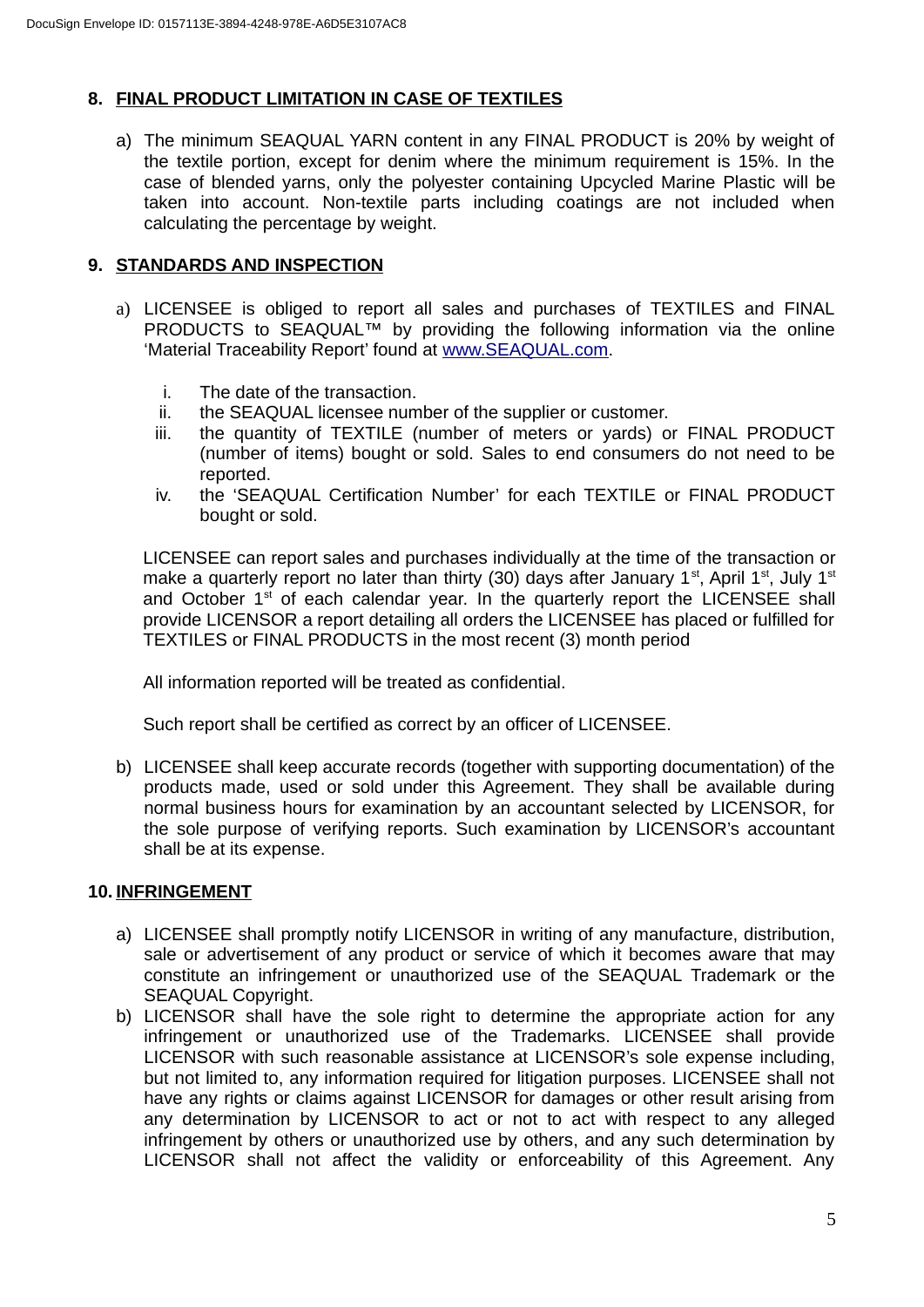damages and/or settlements recovered or arising from any action or proceeding shall belong exclusively to LICENSOR.

- c) LICENSOR warrants that no legal action or threat of legal action exists at the date of entering this Agreement. However, LICENSOR does not warrant that such actions will not exist in the future. In such an event, if the action or threat of legal action is directed against LICENSEE, LICENSEE shall immediately inform LICENSOR. LICENSEE shall take all appropriate action to deal with the matter at its own costs, with the assistance of LICENSOR. LICENSOR shall not indemnify LICENSEE, its affiliates (or any permitted assignee) from any claims, losses, damages, costs (including legal fees), and expenses resulting from any claim that the use of the SEAQUAL Trademark or the SEAQUAL Copyright infringes or misappropriates the intellectual property rights of any third party.
- d) LICENSEE shall protect, defend, indemnify and hold harmless LICENSOR, its shareholders, directors, officers, and employees from and against any and all claims, demands, losses, suits, liabilities or expenses for property damage, injury or death of persons resulting from or arising out of the negligence or intentional or unintentional wrongful acts of LICENSEE, its subcontractors (and their employees and agents), or its invitees, during or in connection with the use of the LICENSEE's products.

# **11. CONFIDENTIALITY**

Each party ("Receiving Party") may obtain information about the other party´s business and technology that the other party ("Disclosing Party") considers to be confidential. In order to promote the free exchange of information, each party agrees to maintain the information that it receives from the other party in confidence and not disclose to any third party for three (3) years after the expiration, termination or cancellation of this Agreement. This obligation of confidentiality, however, shall not apply to information that: (i.) as shown by reasonably documented proof, was in the receiving Party's possession prior to the disclosure by the disclosure Party; (ii.) is known to the public at the time of its disclosure or becomes known to the public after the disclosure through no fault of the Receiving Party; (iii.) the Receiving Party can show was in its possession after the time of the disclosure from a third party not under an obligation of secrecy to the Disclosing Party; (iv.) is required to be disclosed by law.

# **12. TERM AND TERMINATION**

- a) This Agreement is for a term of two years. However, either party may terminate it at any time upon sixty (60) days' prior written notice. In the event of a breach of the Agreement by the other party, the Agreement may be terminated immediately and without prior written notice by the injured party. Once the two-year term has expired without the Agreement having been terminated by any party, the Agreement shall be automatically renewed for successive two-year periods. Upon the termination or expiration of the Agreement, LICENSEE must discontinue all use of the Trademarks and advertising materials.
- b) Upon the termination, expiration or cancellation of this Agreement, unless in the event that the termination of this Agreement is based on a material breach by LICENSEE, the latter should fulfil open orders and may continue distribution and sale of products bearing the SEAQUAL Trademark or SEAQUAL Copyright which had been manufactured prior to the termination, expiration or cancellation of this Agreement until full exhaustion of the stock of such products but in any case within 6 months after termination or expiration of the Agreement.

# **13. CHOICE OF LAW AND JURISDICTION**